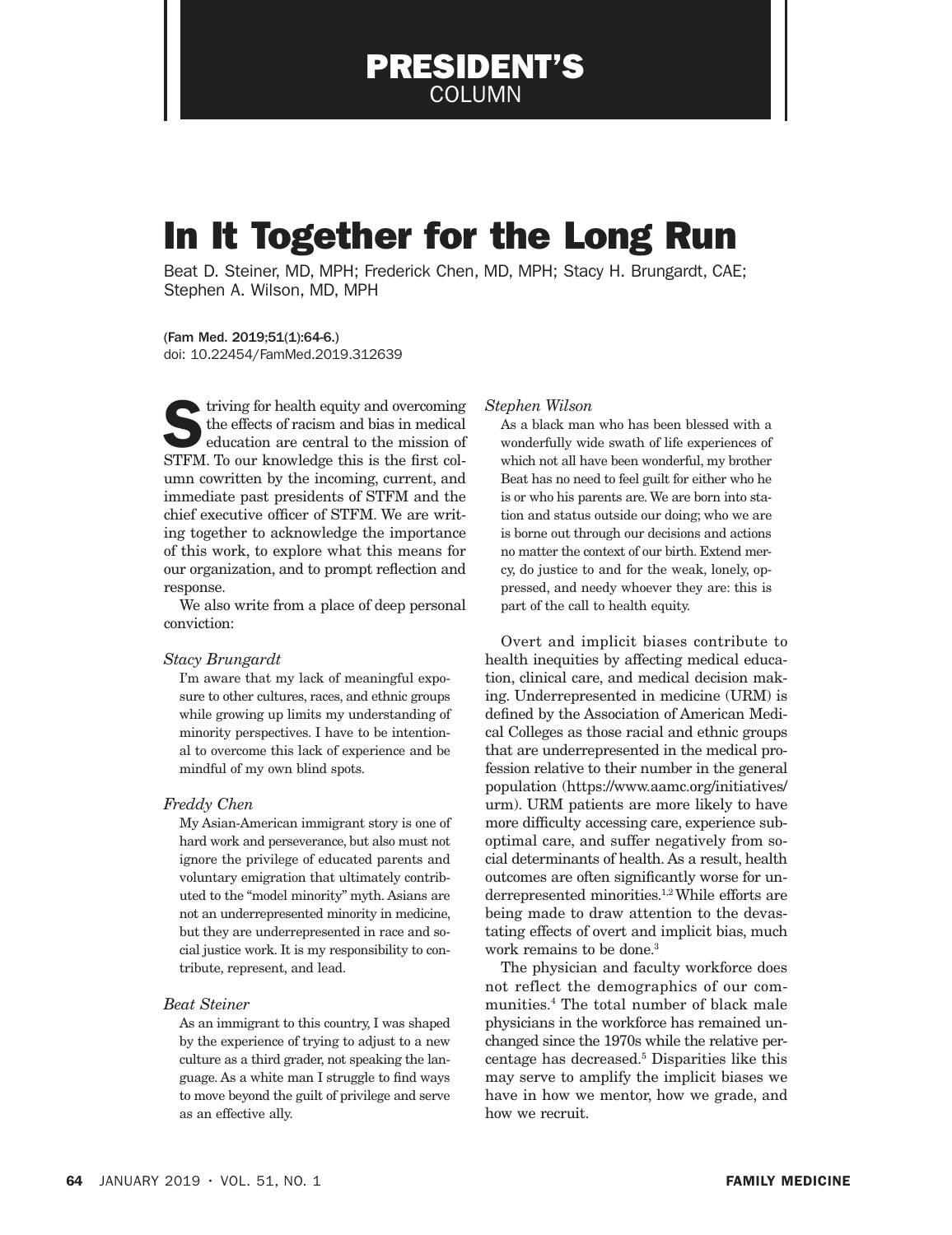In her president's column in 2016, Melly Goodell, MD, asked the provocative question: "Are we doing enough to promote diversity?"6 While it is difficult to know what exactly is enough, we are proud to say that STFM has continued to increase its commitment to addressing health inequities.

Some of the recent efforts are named below. More details about these efforts are on the STFM website (http://www.stfm.org/Resources/ResourcesforResidencyPrograms/HealthEquityActivitiesandResources).

All three presidents have committed to making health equity a major focus of their terms. Presentations at our conferences on how to recognize and address health equity have increased significantly. At the 2018 annual conference were: plenaries that address allyship, social determinants of health, health equity, and moral obligations of citizenship; a preconference on equity and diversity; 15 sessions on diversity; nine sessions on racism; eight sessions on social justice; and seven sessions on inequity. All other STFM conferences in 2018 and 2019 will also have a major focus on health inequity. STFM journals (*Family Medicine* and *PRiMER*) are increasingly publishing articles on diversity and inclusion; there have been 10 articles and five president's columns addressing these topics in the last year. This current issue of *Family Medicine* is entirely focused on racism and health equity. The STFM Foundation recently launched an Underrepresented in Medicine Initiative, which is focused on a fund-raising campaign and training a more diverse workforce.

STFM is collaborating with the other organizations of academic family medicine through the Council of Academic Medicine (CAFM) Leadership Development Initiative to increase the URM and female diversity in leadership across academic family medicine. The Minority and Multicultural Health Collaborative is one of STFM's largest and most active collaboratives, keeping us focused on emerging issues related to URM health equity in education.

This partial list of recent activities is significant and should make us proud—proud enough to be energized, but not proud enough to be satisfied. Given the persistent grave health inequities that continue to plague us, STFM remains committed to advancing education and advocacy activities that help move American health care toward greater equity for marginalized populations.

Disparity and inequity will always be with us. We will, therefore, need to be consistently persistent and vigilant as the faces and realities of health equity evolve over time. If we are to succeed in the long run, we need to commit being all in for the long run. Being all in has important implications:

- 1. These efforts must be intentional and should make us uncomfortable. These efforts will require resources. We have to make this work a high priority and not give up because the work is hard.
	- What are the efforts that allow us to fulfill our mission and most effectively use our talents to improve health equity?
- 2. Current efforts often focus on raising awareness of the problem but are sometimes less successful at helping us find solutions. Such efforts can leave us feeling ambivalent, dissatisfied, or even guilty without clear ideas on what to do next.
	- How do we most effectively support our community of educators to develop and be part of solutions?
	- What are the bystander skills that we can train in our conferences and with our online resources? How do we create a stronger community of allies?
- 3. We do not yet have good measures to assess whether we are moving in the right direction. Counting sessions and programs is a good beginning but not adequate in the long run. On the other hand, it is not helpful to set measures that are so lofty that we cannot achieve them with our resources. We have an effective program assessment process. But we need to define the right metrics
	- How will we define SMART (smart, measurable, achievable, relevant, time-bound) metrics to evaluate and track progress in our work towards health equity?
- 4. What is the level of commitment to achieve health equity? We, your three STFM presidents, board of directors, CEO, and staff, are committed to this journey. We hope you are as well and will participate in efforts to address the three questions above as STFM endeavors to be part of the solutions to enhancing health equity.